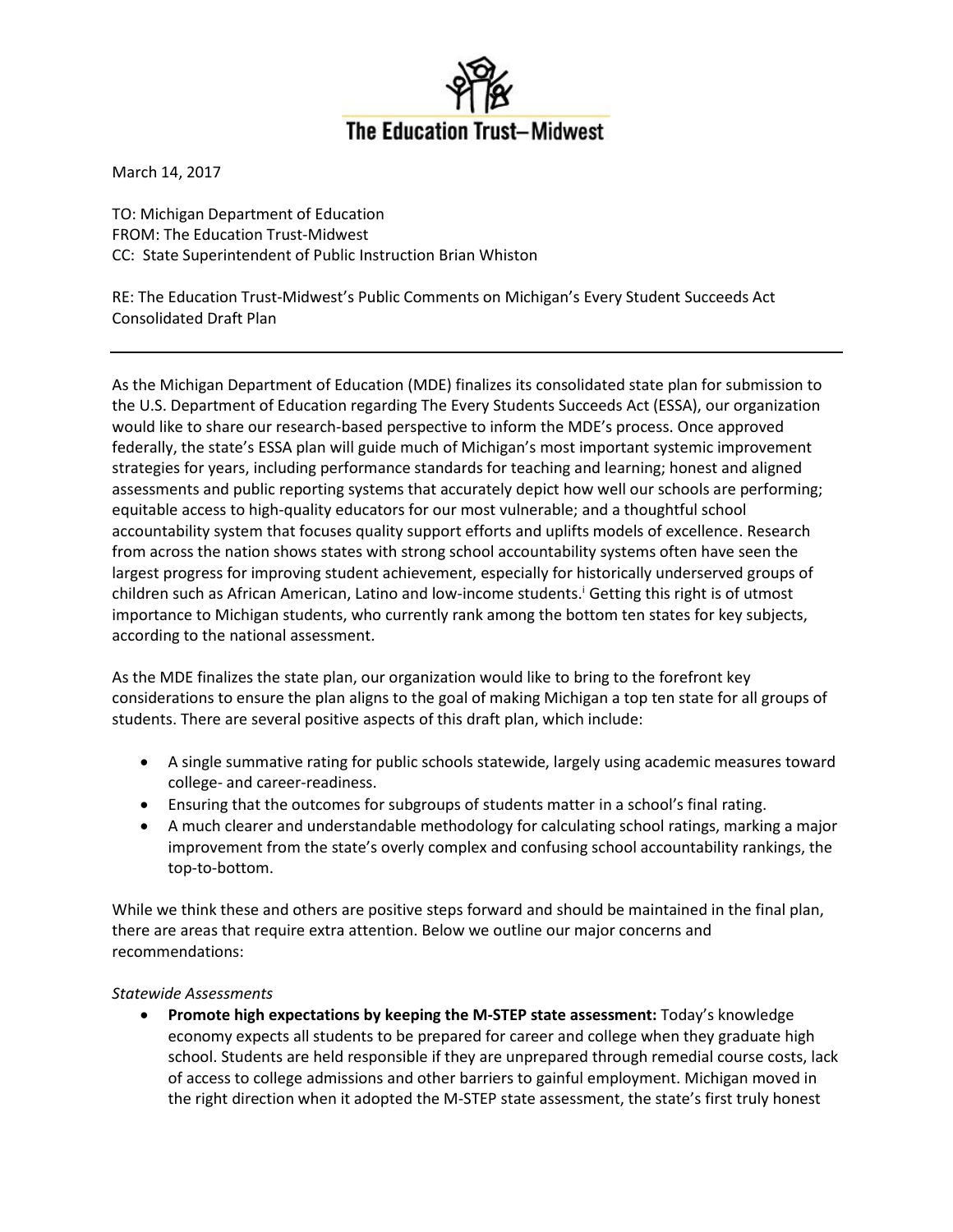assessment of how our students are performing, including against their peers in other states. However, the current plans from MDE may replace the M-STEP in favor of a new—and potentially low-quality assessment not fully aligned to the breadth and depth of the state's college- and career-ready standards. This change would create unnecessary uncertainty for parents, teachers and students, would create data inconsistency and force teachers to adapt to yet another new assessment.

If we want to become a top ten state, we must start with being honest, including an honest assessment. We recommend Michigan keep the M-STEP assessment, and that MDE is explicit that this is the intent.

## *School Accountability*

 **Require a single summative rating to promote transparency in public reporting:** While MDE's draft plan currently includes a single summative rating for schools, it has come to our attention that this may not be included in the final plan to the U.S. Department of Education.

A single summative rating sends a clear signal about whether schools are meeting expectations for all groups of students. Without a single summative rating, parents are left to cipher through pages of data with no guidance. Given the vast range of barriers that some parents face, including data literacy, reading levels, and English language comprehension, to name a few, this is not reasonable. ETM strongly recommends that MDE does not back away from having a single summative rating.

## **Student growth measures must show whether a child is on track to meet grade-level**

**standards:** If students are not yet meeting grade-level academic standards, schools should be supporting that student's growth and improvement. The current MDE plan incorporates student growth by measuring a student's progress in comparison to their peers. This risks setting lower expectations for students of color and low-income students and does not incentivize schools to accelerate learning for historically underserved student groups. ETM recommends that MDE's measure of student growth answers whether a student is making enough progress to meet or exceed grade-level expectations within a reasonable timeframe.

 **Require ambitious and well-defined goals for school improvement, aligned to becoming a top ten state:** Michigan's educational decline over the last decade demonstrates that our state and students can no longer accept the status quo. In setting long-term state goals, Michigan must resist the temptation to set low goals that are easily achievable, which also deceives parents on the true quality of their schools.

Michigan's proposed plan is to have 75 percent of schools and 75 percent of student subgroups meet the 2016-17 state assessment proficiency, growth, graduation, and English learner progress rates for the  $75<sup>th</sup>$  percentile of schools by 2024-25. We don't believe these goals are ambitious enough, certainly not enough to make Michigan a top ten education state. For instance, the state's goal in math would only require a school to have about half of its students be proficient. Additionally, long-term goals should apply to everyone, not ignore 25 percent of schools and student subgroups.

We also recommend that MDE be explicit about the goals for performance on all of the indicators within the accountability system, so that schools know where to improve.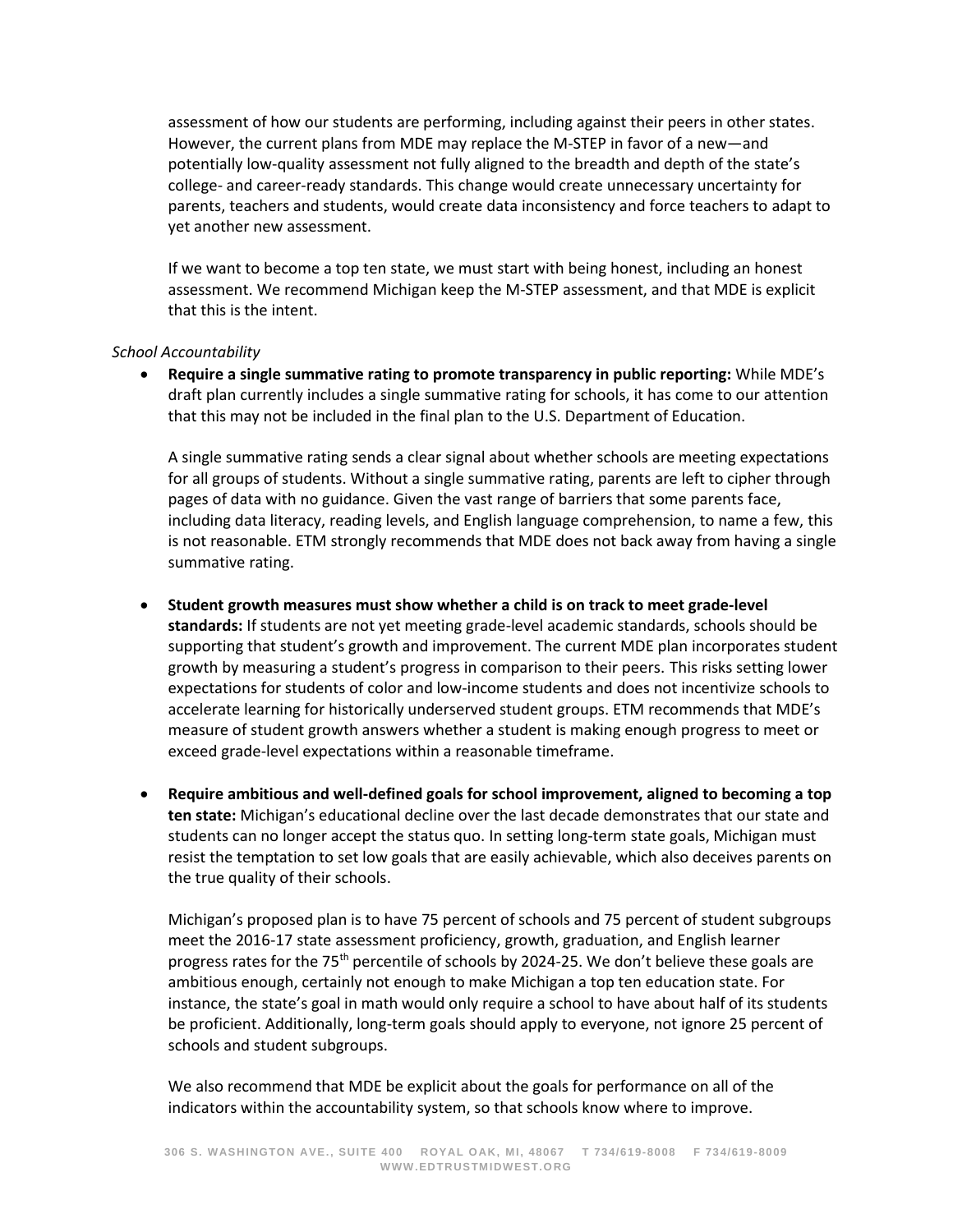- **Reward schools for progress against the state's long-term goals:** In the proposed accountability system, a school's rating is dependent on whether they are meeting the state's long-term goals. While we appreciate that final ratings are dependent on long-term goals, there is another place for enhancement. Namely, we recommend that when a school is making sufficient progress against the state's long-term goals, that these schools receive credit for this progress. This is especially important for schools that are currently low-performing, yet showing sustained strides forward.
- **Provide greater information on MDE plans for identifying and supporting struggling schools:**  Michigan's current draft plan is missing critical information for supporting struggling schools. We know that when schools in Michigan are underperforming, these schools need support to improve. This sometimes involves difficult decisions around staffing or policies for schools decisions that can't be taken lightly. MDE is not planning to release to the public its methodology for identifying these low-performing schools, citing more time necessary to get the methodology right. While we appreciate taking the time to get this right, ETM urges the MDE to develop and publish its methodology for identifying low-performing schools prior to plan submission, including for schools where a group of students is struggling. Given the importance of identification, these decisions should be made in a transparent manner, in consultation with stakeholders and with opportunity for public comment. Along with identification, MDE should also provide clearer guidance to districts and schools on how to improve. This should include guidance on timelines for school improvement planning, root cause analysis of needs, community engagement strategies and selection of evidence-based solutions, funding and progress monitoring. At the end of the day, these schools should be put on a long-term pathway for success.
- **In addition to school accountability ratings, require accountability ratings for districts:** Districts serve a critical role in improving and supporting their lower performing schools. Districts set policies, procedures and practices that often go well beyond school-level decision-making in matters like recruitment and retention of staff, budgeting or educator professional development. The state should hold districts accountable for the performance of their students and for improvement in schools that are struggling, either overall or for any student group. Assigning accountability ratings to districts will send a clear message that districts are responsible for how their schools are serving all groups of students.

## *Teaching Quality & Equity*

 **Promote equitable access of high-quality educators for our most vulnerable students, and support the implementation of the state's educator evaluation system:** Research is clear, the number one in-school factor for raising student achievement is quality teaching. At the same time, we know that our most vulnerable students often do not have access to top educators. While the MDE's current plan identifies strategies for improving teaching quality, we recommend that these strategies are foremost focused on high-needs communities.

MDE is also missing a major lever in the plan for improving teaching quality as well: meaningful implementation of the state's educator evaluation system. MDE should provide thoughtful support to local districts on how to implement these systems with fidelity, so that local educators get the feedback they need to improve.